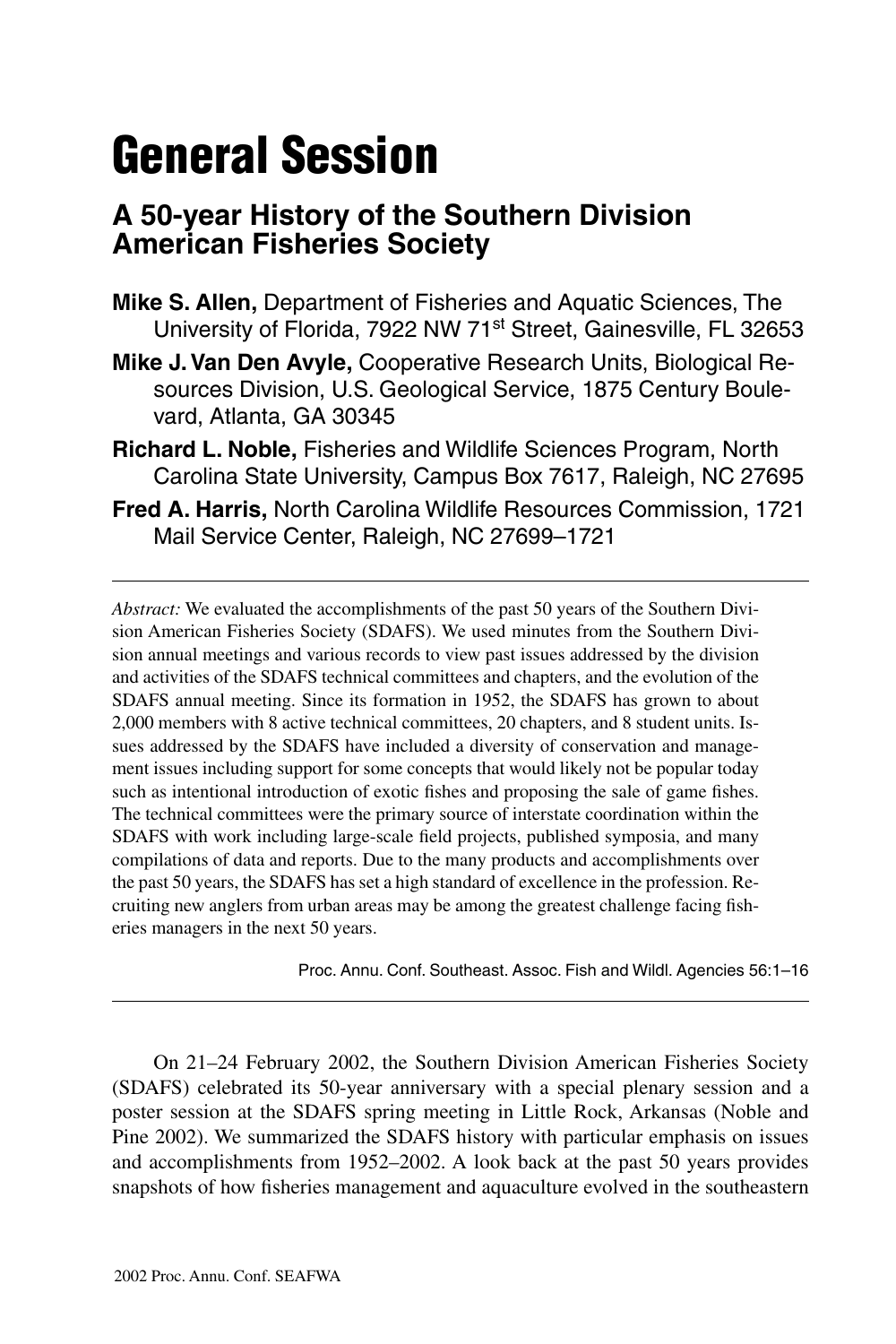United States and may help predict where we will go in the future. We used minutes from the Southern Division annual meetings and various records to construct this view into the past. We began with a look at the founding of the SDAFS and the activities of the SDAFS technical committees. We then discuss various "issues of the day" examined through SDAFS resolutions and the evolution of the SDAFS spring meeting. Finally, we consider the next 50 years of SDAFS activity.

We thank many individuals who contributed to this paper with invaluable information, recollections, and discussions. Contributors included J. Dequine, L. Olmsted, J. Ney, S. Van Horn, J. Wingate, B. Pine, J. Boxrucker, F. Janssen, S. Miranda, and other SDAFS past officers, Technical Committee chairs, and chapter presidents.

## **Merging of Southeastern Fisheries and Wildlife Commissioners and Biologists**

In the 1940s, many southeastern U.S. fish and game directors held annual meetings as part of the Southeastern Association of Game and Fish Commissioners (SEGFC) organization, a previous name of the Southeastern Association of Fish and Wildlife Agencies (SEAFWA) (Dequine 1993). At the time, each state would send an American Fisheries Society representative to the SEGFC meetings. In the mid 1940s, fishery workers called for an expansion of the program to include meetings specific to fisheries issues. The state agency directors concurred and strongly supported the recommendation. The Southeastern Section of the Wildlife Society (SSTWS) joined in the program at about the same time. Fisheries and wildlife technical sessions were held for the first time at the 1947 SEGFC meeting in St. Petersburg, Florida (Dequine 1993). Subsequent fishery worker meetings were held in conjunction with the SEAFWA meetings from 1948–1951. Annual meetings continued from there, and publication of the Proceedings of the Annual Conference of the Southeastern Association of Game and Fish Commissioners (the previous name of this journal) began in 1954. Dequine (1993) noted that:

"Without the wholehearted encouragement of the directors, the evolution of both the SDAFS and SSTWS would have been delayed or seriously handicapped."

Thus, original directors and members of the SEAFWA organization were strong contributors to the formation of the SDAFS. Since its inception, the participants in SEAFWA meetings have broadened to include academics, students, and representatives from federal agencies and the private sector.

## **Southern Division American Fisheries Society Formation**

After original discussion dating back to 1947, the SDAFS was officially formed at the AFS annual meeting in Dallas, Texas, in September 1952 (Dequine 1993). The SDAFS included 13 states (Ala., Ark., Fla., Ga., Ky., La., Miss., N.C., Okla., S.C., Tenn., Texas, W.Va.) and "Cuba and other West Indian Islands." Maryland, West Virginia, and Washington D.C., joined in subsequent years (Dequine 1993). Officers of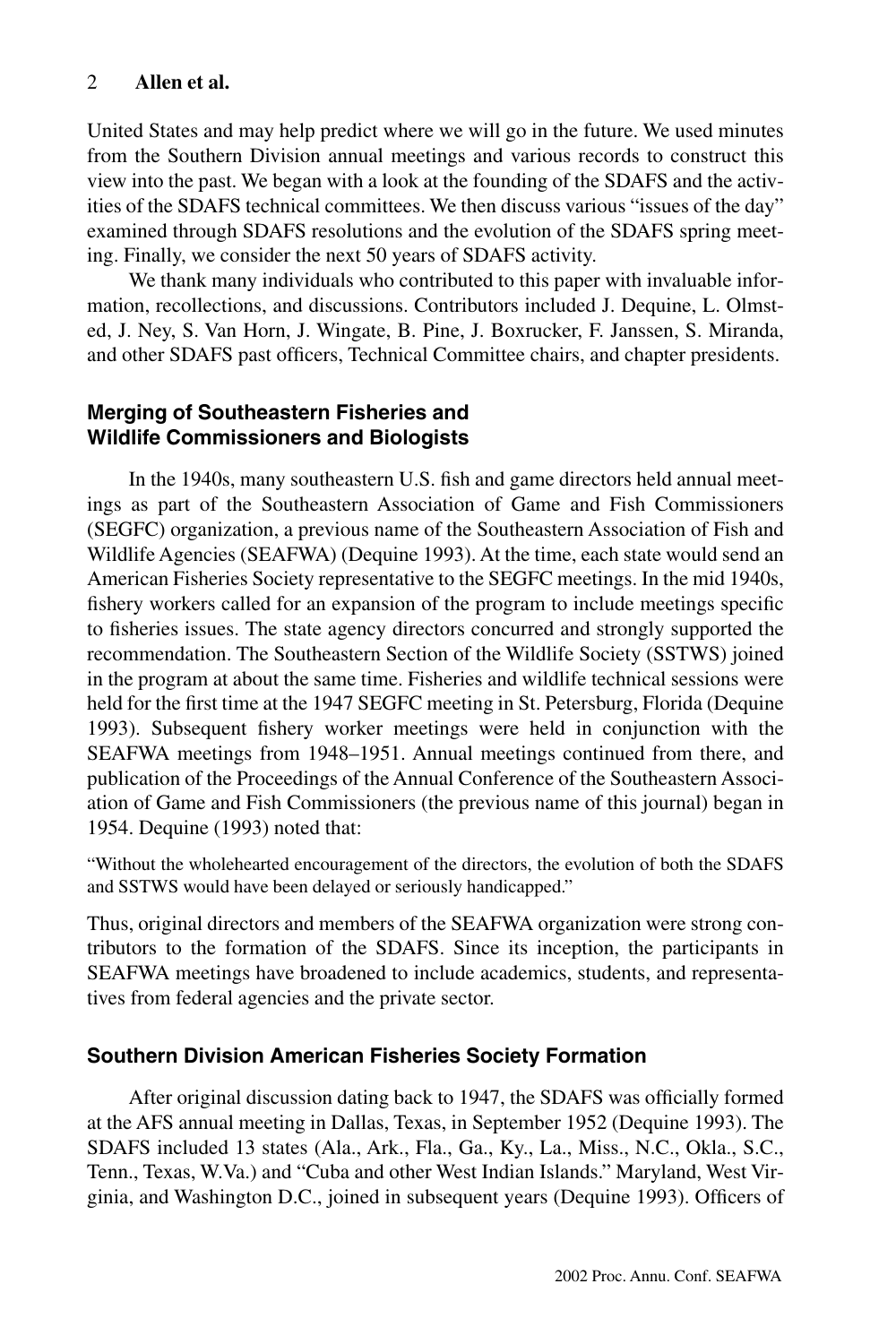| Year    | Chair                         | Secretary-Treasurer |
|---------|-------------------------------|---------------------|
| 1952–53 | John F. Dequine               | James H. Cornell    |
| 1953–54 | Edward E. Hueske              | Lawrence F. Miller  |
| 1954-55 | Charles J. Chance             | Bernard T. Carter   |
| 1955–56 | Norman G. Benson              | Bernard T. Carter   |
| 1956–57 | Carlos Fetterolf              | J. R. Snow          |
|         | Jefferson Fuller <sup>a</sup> |                     |
| 1957–58 | Eugene W. Surber              | J. R. Snow          |
| 1958–59 | I. B. Byrd                    | Robert G. Martin    |
| 1959-60 | Andrew H. Hulsey              | Howard D. Zeller    |
| 1960–61 | Barry O. Freeman              | Edwin M. Barry      |
|         |                               |                     |
|         |                               |                     |
| Year    | President                     | Secretary-Treasurer |
| 1961–62 | Howard D. Zeller              | Edwin M. Barry      |
| 1962–63 | Clifford E. Ruhr              | Robert G. Martin    |
| 1963-64 | Edwin M. Barry                | James T. Davis      |
| 1964–65 | Bernard T. Carter             | James T. Davis      |
| 1965–66 | Alex B. Montgomery            | Janice S. Hughes    |
| 1966–67 | James T. Davis                | Janice S. Hughes    |
| 1967-68 | Robert G. Martin              | J. Harry Barkley    |
| 1968-69 | Buford L. Tatum               | J. Harry Barkley    |
| 1969–70 | Hudson M. Nichols             | James P. Clugston   |
| 1970–71 | J. Harry Barkley              | James P. Clugston   |
| 1971-72 | Archie Hooper                 | L. Glenn McBay      |
| 1972-73 | James P. Clugston             | L. Glenn McBay      |
| 1973–74 | Felix G. Banks                | Wendell Lorio       |
| 1974–75 | L. Glenn McBay                | Wendell Lorio       |
| 1975–76 | Gordon E. Hall                | Bobby G. Grinstead  |
| 1976–77 | W. Donald Baker               | Bobby G. Grinstead  |
| 1977–78 | Wilmer A. Rogers              | Barry W. Smith      |
| 1978–79 | Janis S. Hughes               | Barry W. Smith      |
| 1979–80 | Bobby G. Grinstead            | Dennis E. Holcomb   |
| 1980-81 | Barry W. Smith                | Dennis E. Holcomb   |
| 1981–82 | Melvin T. Huish               | Joe Logan           |
| 1982–83 | Dennis E. Holcomb             | <b>Forrest Ware</b> |
| 1983–84 | Larry R. Aggus                | <b>Fred Harris</b>  |
| 1984-85 | Ben D. Jaco                   | David K. Whitehurst |
| 1985-86 | Fred A. Harris                | <b>Bill Reeves</b>  |
| 1986–87 | Charles C. Coutant            | Susan Shipman       |
| 1987–88 | David K. Whitehurst           | Susan Shipman       |
| 1988-89 | Gene E. Hunstman              | Scott Van Horn      |
| 1989-90 | Richard L. Noble              | Scott Van Horn      |
| 1990–91 | Susan Shipman                 | Marty Hale          |
| 1991–92 | Nick C. Parker                | Marty Hale          |
| 1992–93 | Larry L. Olmsted              | Mike Armstrong      |
| 1993–94 | J. Larry Wilson               | Michael Armstrong   |
| 1994-95 | Donald C. Jackson             | Jeff C. Boxrucker   |
| 1995-96 | Michael J. VanDenAvyle        | Jeff C. Boxrucker   |
| 1996–97 | William L. Fisher             | John Odenkirk       |
| 1997-98 | Scott Van Horn                | John Odenkirk       |
| 1998-99 | Reinal M. Harrell             | Larry Conner        |
| 1999–00 | Marty Hale                    | <b>Larry Conner</b> |
| 2000–01 | Michael Meador                | Richard Luebke      |
| 2001–02 | Jeff C. Boxrucker             | Richard Luebke      |

**Table 1.** Chairs (pre-1962), presidents (1962–2002), and secretary-treasurers (1952–2002) of the Southern Division American Fisheries Society.

a. 1956–1957, Jefferson Fuller was named chair after Carlos Fetterolf moved from the Division.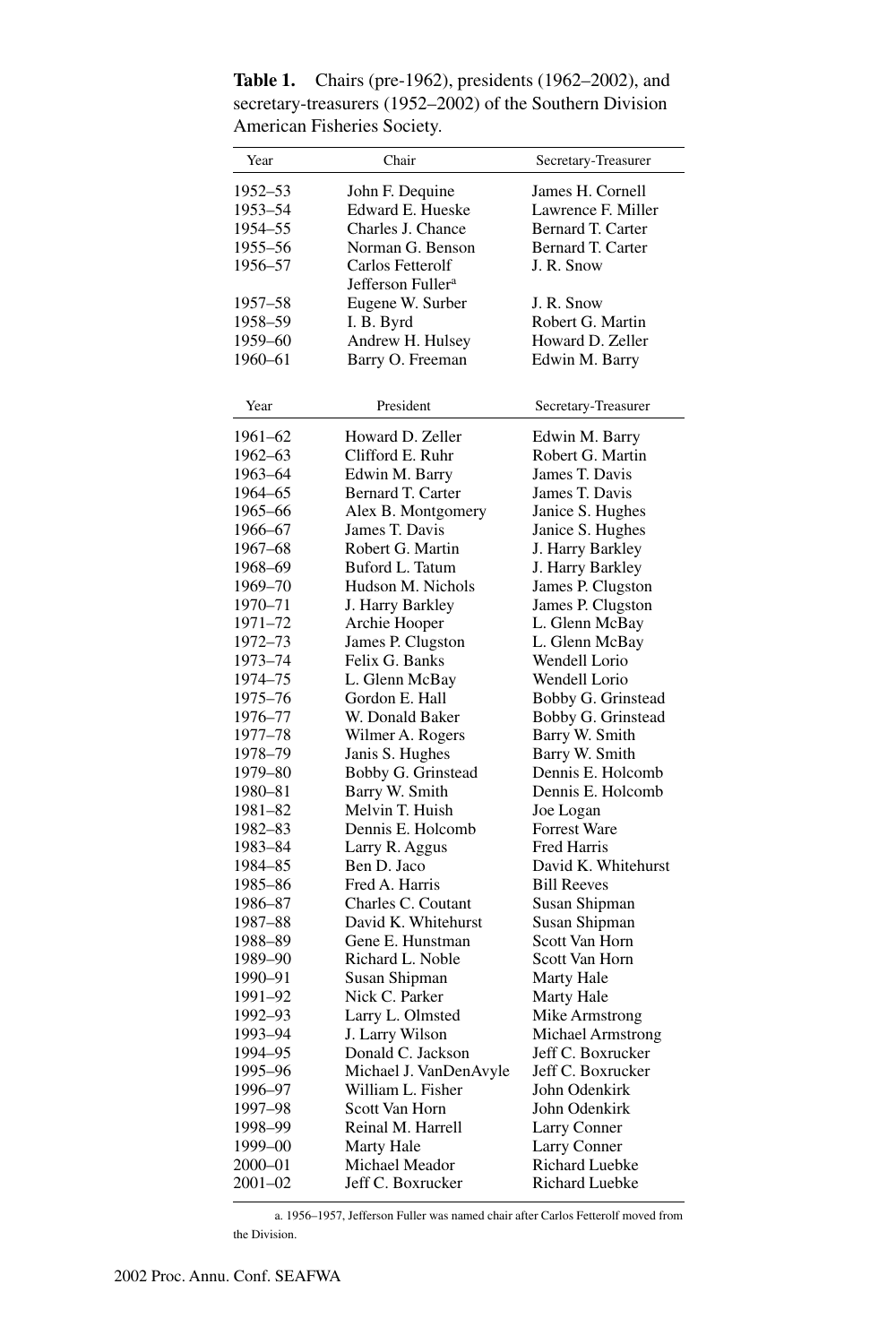the SDAFS were elected in Savannah, Georgia, in October 1952 at the meeting held in conjunction with the SEAFWA meeting. John F. (Jack) Dequine was elected as the first president of the SDAFS in 1952. Membership increased steadily from the 1950s through mid 1980s, where it stabilized at about 2,000 SDAFS members (there were 1,995 members in 2002).

Officers of the SDAFS have included a range of directors, academics, and practicing fisheries biologists. A complete list of past presidents and secretary-treasurers of the SDAFS is shown in Table 1. These individuals include many of the fisheries and aquaculture leaders in the Southeast and the United States over the last 50 years.

## **Technical Committees**

Inspection of the SDAFS minutes and records quickly led us to conclude that the technical committees (TCs) have been a center of action in the organization. While the SDAFS as a whole facilitated communication and professional interactions, the TCs frequently "took to the field" and produced products to improve management of fisheries and aquatic systems. The first TCs were the reservoir and pollution committees which began in 1958. Figure 1 depicts the time line of TC activity in the SDAFS. Eight committees were active in 2002. Products from the TCs have included field studies, literature reviews, published and unpublished symposia, and outreach and education in the forms of books and circulars. We contend that TC activities over the first 50 years set the SDAFS apart as a standard of excellence in the profession.

Membership in the TCs evolved through time. In the 1960s to mid 1980s, membership was restricted to representatives from each state appointed by the fisheries chiefs. Meetings were held mainly at the SEAFWA conference, and additional sum-



**Figure 1.** Time line of Southern Division American Fisheries Society Technical Committees from formation to 2002.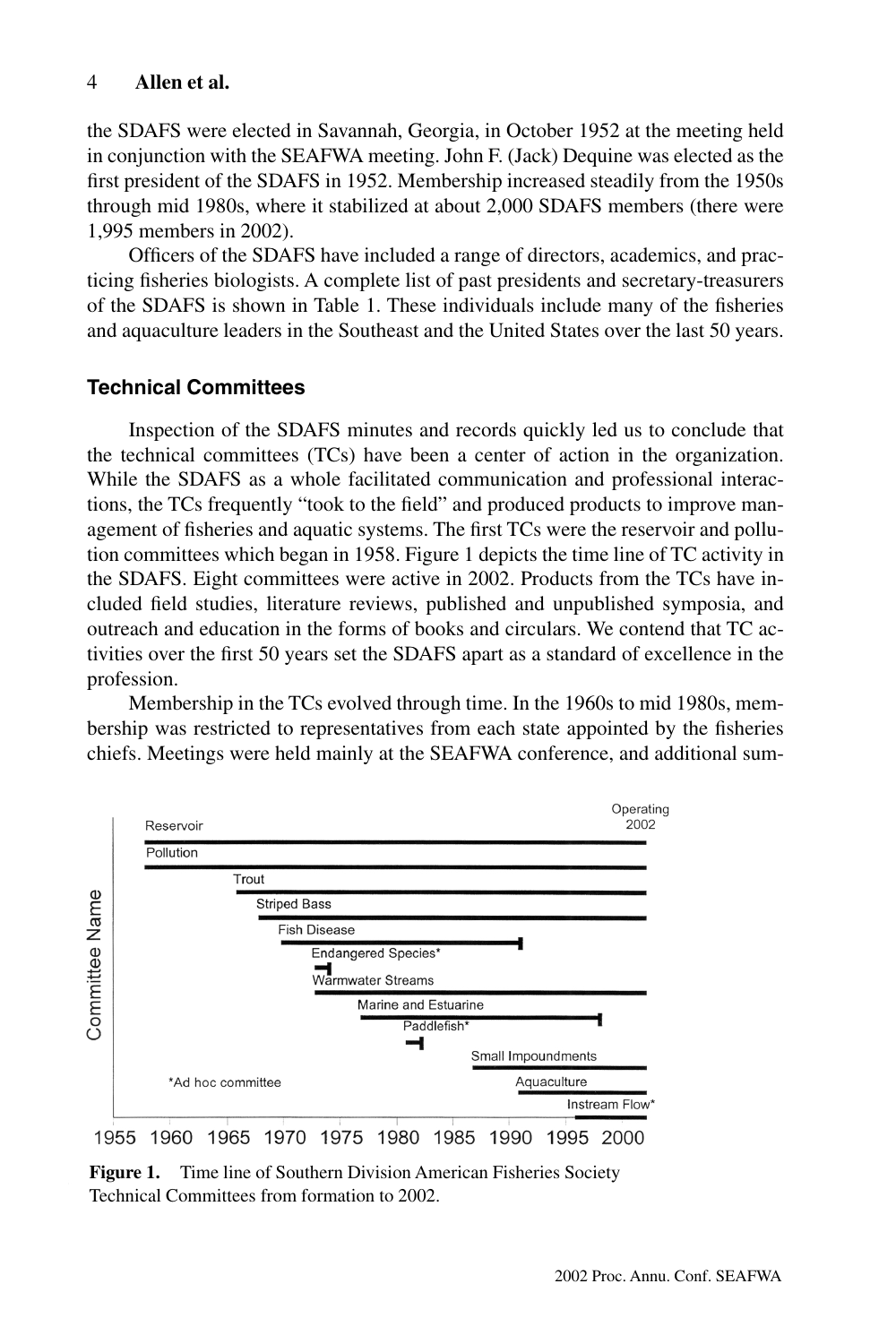mer meetings were held by some TCs. However, by the mid 1980s membership expanded to include academia, federal agencies, and private (consulting) companies as members as a result of less formal membership policy (by 2002). Below, we summarize the accomplishments and impact of several SDAFS TCs.

*Reservoir Committee.* The Reservoir Committee was formed to provide a forum for discussion of reservoir fisheries management, promote research and integrated management, and advance the science of management to fit current needs. This committee has conducted numerous field studies, published symposia, and developed critical data compilations. Table 2 provides an overview of Reservoir Committee activities and impacts to the profession. Field projects and symposia document changes in focus from basic sampling questions to inclusion of human dimensions and social sciences followed by fish habitat management in reservoirs (Table 2). An applied fisheries management focus remained unchanged throughout Reservoir Committee activities.

*Pollution Committee.* Established to address water pollution issues, this committee took an active nationwide role in assessing liability issues in fish kills and fish kill assessment methods. The committee published a report entitled "The 1970 Monetary Values of Fish." They also published "Basic Procedures for Investigating Fish Kills in Streams" in 1971. In 1978, the Pollution Committee cooperated with the Reservoir and Warmwater Streams committees to test fish kill counting guidelines. These efforts, which set standards for assessing fish kill assessment techniques and damages, were revised several times including the 1982 AFT Special Publication Number 13: Monetary Values of Freshwater Fish and Fish Kill Counting Guidelines and the 1992 AFS Special Publication Number 24: Investigation and Valuation of Fish Kills.

*Striped Bass Committee.* The Striped Bass *(Morone saxatilis)* Committee evolved from reservoir fisheries and hatchery issues on propagating striped bass for stocking. A look into committee activities mirror development of striped bass fisheries in Southeaster reservoirs and the advancements needed in culture techniques to support those fisheries. Table 3 indicates the highlights from this committee.

*Warmwater Streams Committee.* In response to a need for protection and management of warmwater streams, this committee became active in 1976. Products have included various publications and data compilations and are summarized in Table 4. The committee activities ranged from habitat protection in streams to applied fisheries management topics and work on endangered species (Table 4). Filipek and Jaco (1991) described the committee's activities as a model of AFS contributions through a technical committee.

*Small Impoundments Committee.* Formed much later than the previous technical committees, the Small Impoundments Committee organized to address fisheries management issues in rural and urban ponds. This TC hosted a symposium at the SDAFS annual meetings in 1997 and conducted an urban fishing workshop in 2001. In 2001 and 2002, the committee addressed ways to rectify high density and slow growth of largemouth bass in rural ponds.

*Aquaculture Committee.* Formed in 1991, this committee conducted a national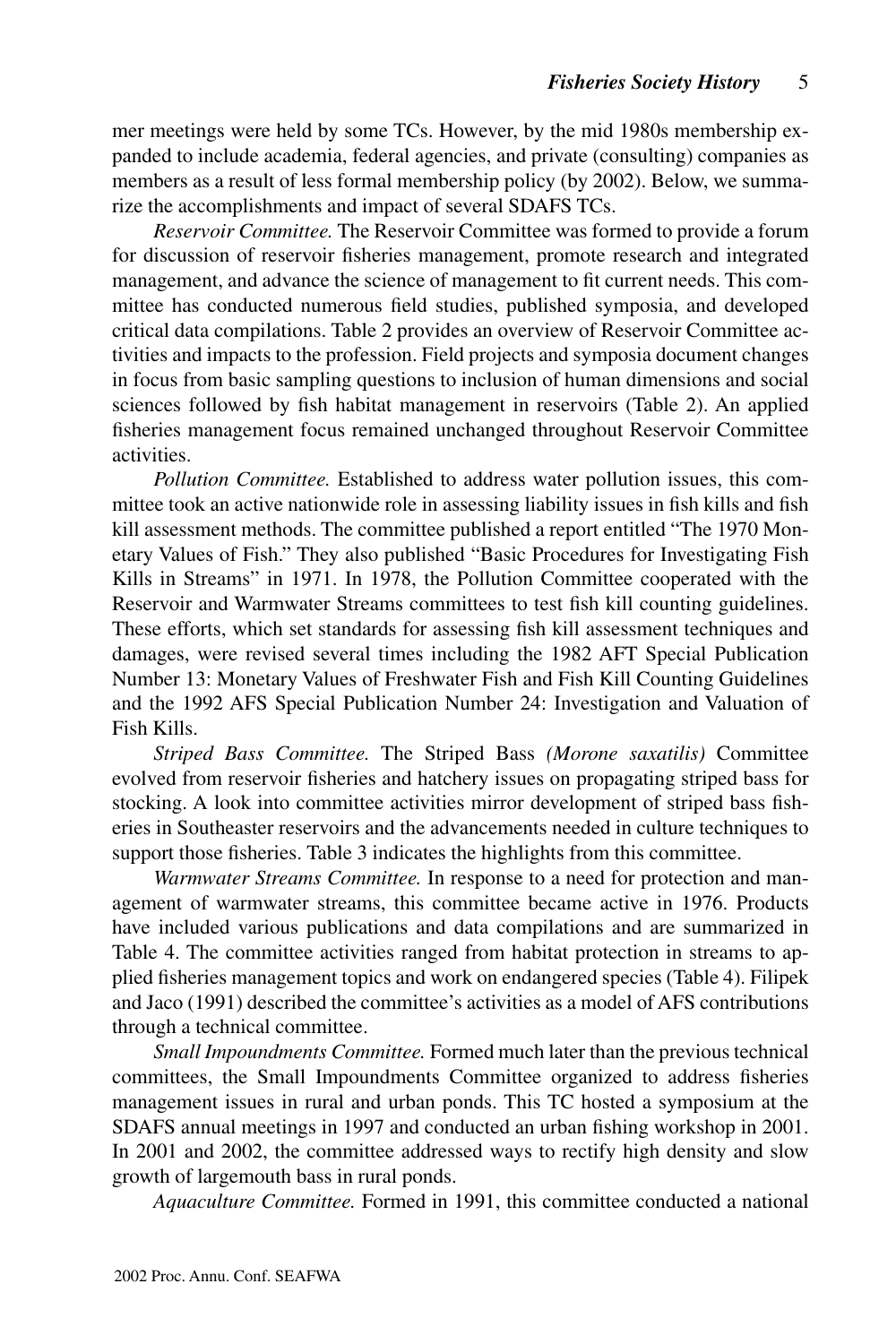#### **Table 2.** Selected Reservoir Committee activities.

#### *Field Studies*

- 1962–1967. Douglas Lake, Tenn. gear evaluation. -assessed rotenone samples in coves versus open water on a large scale. Effort included 150 participants from 13 states. Results published in First Reservoir Symposium 1967 (see published symposia). The project suggested ways to better improve density, biomass, and size specific abundance estimates of reservoir fishes from rotenone samples.
- 1975–1979. Barkley Lake, Ky. gear evaluation. Contrived to improve on Douglas Lake study and better estimate fish biomass in coves relative to open water and improve open-water sampling methods. Also sought to assess predator to available prey ratios and fish biomass around different types of fish attractors. Study included 400 people from 14 states and 200 acres of water treated with rotenone. Published as a block of papers in 1979 SEAFWA (vol. 33).
- 1990–1994. Sampling shad in reservoirs Lake Texoma, Texas-Okla. Affectionately called the "Shadathon", this project aimed to assess various gears for use in sampling shad. Gill nets, trawls, electrofishing, hydroacoustics, cove rotenone samples, and seines were compared simultaneously in 3 basins of the reservoir over 3 field days. Effort included 96 people from 20 States. Results published in North American Journal of Fisheries Management vol. 15(4).

#### *Published Symposia*

- 1967. Reservoir Fisheries Resources Symposium, Athens, Ga.
	- First symposium compiled into 1 published volume to assess reservoir research. Contributed papers  $(N = 39)$  were from across the U.S. with international contributions. Emphasized commercial fisheries in reservoirs, management of water levels for fisheries, water chemistry to fish biomass relations.
- 1980–1986. Reservoir Fisheries Management Symposium, Lexington, Ky. Second symposium resulted in publication of 37 papers in Reservoir Fishers Management: Strategies for the 1980's. Assessed harvest restrictions, water-level and hydrology management for fish, and species interations.
- 1991–1996. Multidimensional Approaches to Reservoir Fisheries Management, Chattanooga, Tenn. Publication included 48 papers. Emphasized human dimensions and marketing, competitive fishing, and traditional fisheries and habitat management.

#### *Data Compilations and Reports*

- 1961. Reservoir bibliography
- 1959–1963. Methods for reporting fish population and creel surveys
- 1962. Summary of creel survey data
- 1984–1991. Update of the National Reservoir Research Database
- 1998–2001. Online habitat manual constructed for use of artificial structures in lakes and reservoirs. Included a national survey of state game and fish agencies to assess methods used.
- 1998–2002. Online habitat manual constructed for establishing native aquatic macrophytes in reservoirs. Included a national survey to assess success/failures in establishing native macrophytes.

*Awards Sponsored*

1997–present. Robert M. Jenkins Memorial Scholarship. Monetary award to students conducting reservoir fisheries management research. Two awards given annually.

survey in 2000 to asses how states determine hatchery costs and relate these costs to individual species. The committee developed a hatchery directory which lists every state and federal hatchery in the SDAFS, primary personnel, contact information, and species raised. The directory was provided to each facility and hatchery administrator. It was also posed electronically on the SDAFS webpage. A SDAFS hatchery list server was developed through AFS to provide timely information transfer and communications among hatcheries and administrators. This tool allowed hatcheries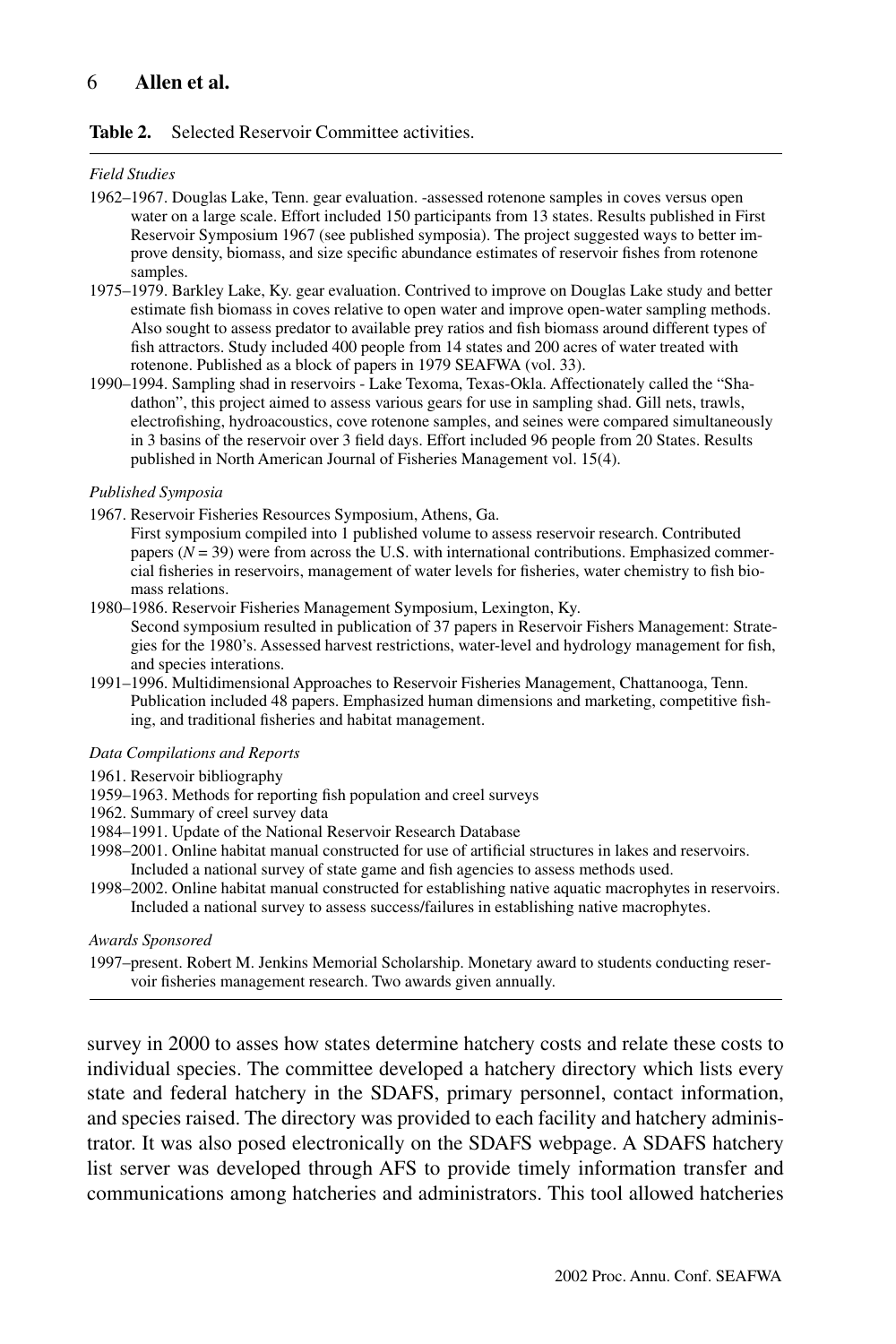#### **Table 3.** Selected Striped Bass Committee Activities

#### *A chronicle of emerging striped bass fisheries*

- 1968. Committee reports successful rearing of striped bass fry to fingerlings in 8 states and striped bass reported in angler creels in 9 states, the program is underway.
- 1971. Committee reports that fisheries have been established in 3 of 12 reservoirs, and natural reproduction was documented in 1 reservoir.
- 1974. Striped bass committee reports production of 10.5 million fingerlings in the Southeast this year, up from 3 million in 1973. The number of striped bass fisheries increased to 23 from 7 in 1970.

#### *Field studies*

- 1970. Project evaluated stocking small fish in spring versus larger fish during fall in Ga., Miss., Okla., and Texas. In 1971, study found better survival was found for 2 to 3-inch fingerlings stocked in spring than for 4 to 10-inch fish stocked in fall.
- 1986. Committee completes striped bass stocking evaluation study at Lake Greeson, Ark.

#### *Publications*

1990. Culture and propagation of striped bass and its hybrids. Book included 16 chapters and provided a history of striped bass fisheries in inland waters and various techniques for hatchery production.

#### *Culture versus management*

1979. Two subcommittees are formed, one to address management of striped bass fisheries, one to address innovations and needs in culture techniques

#### **Table 4.** Selected Warmwater Streams Committee Activities.

#### *Publications and symposia*

- 1977–1981. Warmwater Streams Symposium, Knoxville, Tenn. Publication included 47 papers. Topics addressed included habitat and fisheries management in streams, primary and secondary production, effects of flow on biota, and threatened and endangered species.
- 1982. Warmwater Streams Techniques Manual
- 1991–1991. Smallmouth Bass Symposium, Nashville, Tenn. Publication included 35 papers addressing ecology, fisheries management, recruitment, and nesting behavior of smallmouth bass. This publication was the first comprehensive symposium addressing smallmouth bass fisheries.
- 1993. Impacts on Warmwater Streams: Guidelines for Evaluation.

#### *Data compilations and reports*

- 1975. Conducted literature review on methods for sampling fish and benthose in streams
- 1986. Evaluation of instream flow methodologies
- 1999. Riparian Restoration Workshop. Presentations concerning riparian restoration and securing funding for restoration projects.

#### *Awards sponsored*

1997–present. Jimmy Pigg Memorial Outstanding Student Achievement Award. Awarded annually to 1 or more students who have shown excellence in stream-related research and education.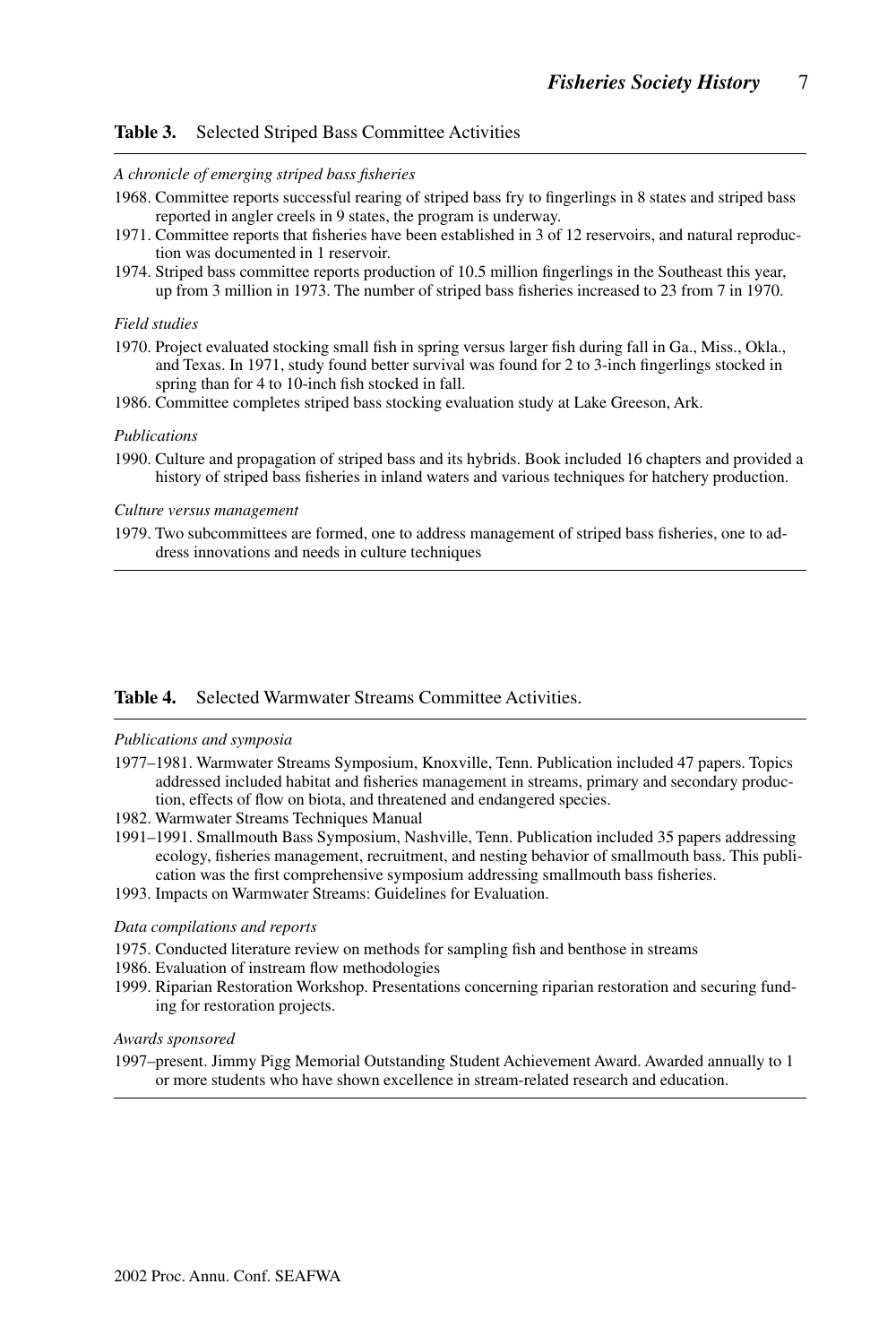

**Figure 2.** Number of chapters of the Southern Division American Fisheries Society through time. Chapters and the year of their formation are indicated above each bar in order of inauguration.

to offer or solicit fish trades, to request help with hatchery problems, and to provide information on new techniques, etc.

*Trout Committee.* This committee has conducted numerous workshops evaluating tailwater trout fisheries, habitat issues related to the timber industry, creel survey techniques for trout fisheries, and has prepared annotative bibliographies to help fisheries managers with trout management.

In summary, the TCs have provided many products that have helped fisheries resource management in the United States and elsewhere. Not all committees were successful, as the Marine and Estuarine Resources Committee never garnered high interest and was discontinued in 1998. Nevertheless, the overall impact of SDAFS TCs was substantial, with active research and management-oriented projects directed toward fish culture, conservation, and fisheries management in reservoir and streams. Publications originating from TCs include some of the more cited works in inland fisheries and stream ecology.

## **Chapters and Student Units**

Chapters of the SDAFS began with the Oklahoma and Texas A&M chapters in 1972 (the Maryland Chapter formed in 1964, prior to Maryland joining the SDAFS). The chronology of initiation of chapters is shown in Figure 2, with a total of 20 chapters existing in 2002.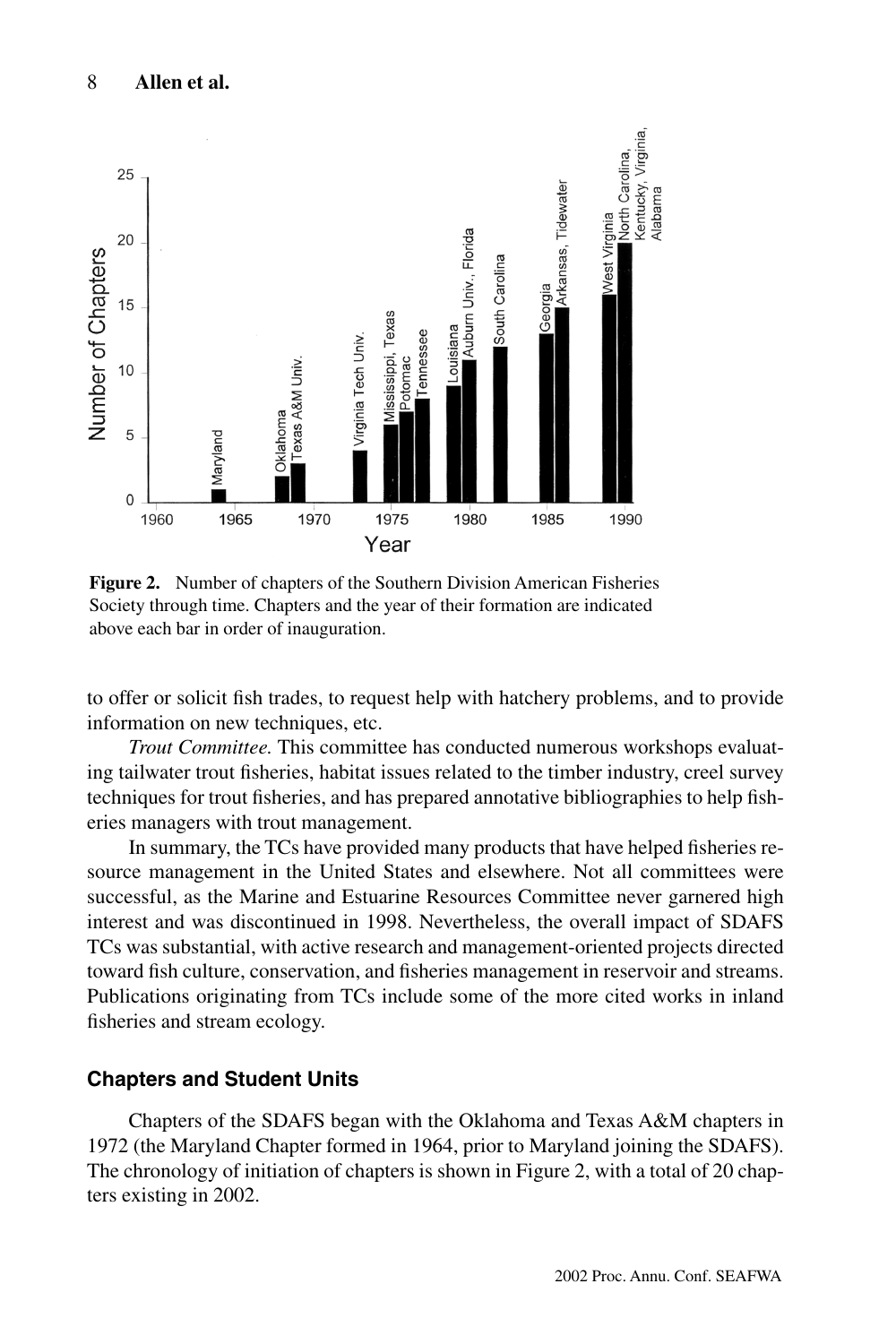Chapters served local fisheries efforts at the state or university levels. A review of all chapters' activities is too extensive to list here (but see SDAFS 2002 *a* for details). However, SDAFS chapters have provided essential support in hosting the SDAFS annual meetings and national AFS meetings. They have addressed state conservation issues, published local and SDAFS newsletters, raised funds for scholarships and student travel, and held chapter annual meetings including technical sessions and workshops. In addition to several university chapters, student units of state chapters were established at many educational institutions throughout the SDAFS starting in 1998, and their numbers had grown to 8 units in 2002.

## **Southern Division AFS Resolution, Issues, and Debates**

Resolutions from the SDAFS depict the changes in issues and ideas of our profession. We found that some of the resolutions that were proposed to the membership but not approved were just as interesting as those that passed. The resolutions and issues below serve as "snapshots" into the history of fisheries in the Southeast and the SDAFS.

#### Sale of Game Fish Reared in Private Waters

*1952* - H. S. Swingle submitted a resolution for the SDAFS to support the sale of game fish. Justification was that decreased abundance of some game fish would increase growth rates and allowing sales would help aquaculture in the south because game fish were frequently propagated in private waters. Motion generated much discussion but was not approved.

*1953* - P. Viosca, Jr. proposed a similar resolution to Swingle's to support the sale of game fish from private waters:

"whereas angling restrictions and fish restocking practices originating in the North have been oversold to southern sportsmen."

"many states now permit the sale of trout, pheasants, mallards, and other wild game reared in captivity."

"angling methods do not adequately harvest the fish populations in private impoundments (and) the surplus fish thus harvested could find a ready market."

"blanket prohibition against the sale of game fishes is preventing the advance of commercial fish farming in the South."

"Be it so resolved that the Southeastern Division AFS go on record as condemning the prohibition of sale, export, or import for food purposed of fish of any species reared on property."

The motion passed. Thus, an issue was to allow sale of game fish from private waters to promote freshwater aquaculture. This issue continued to come up from time to time, but sale of game fish has remained illegal in most states or highly regulated.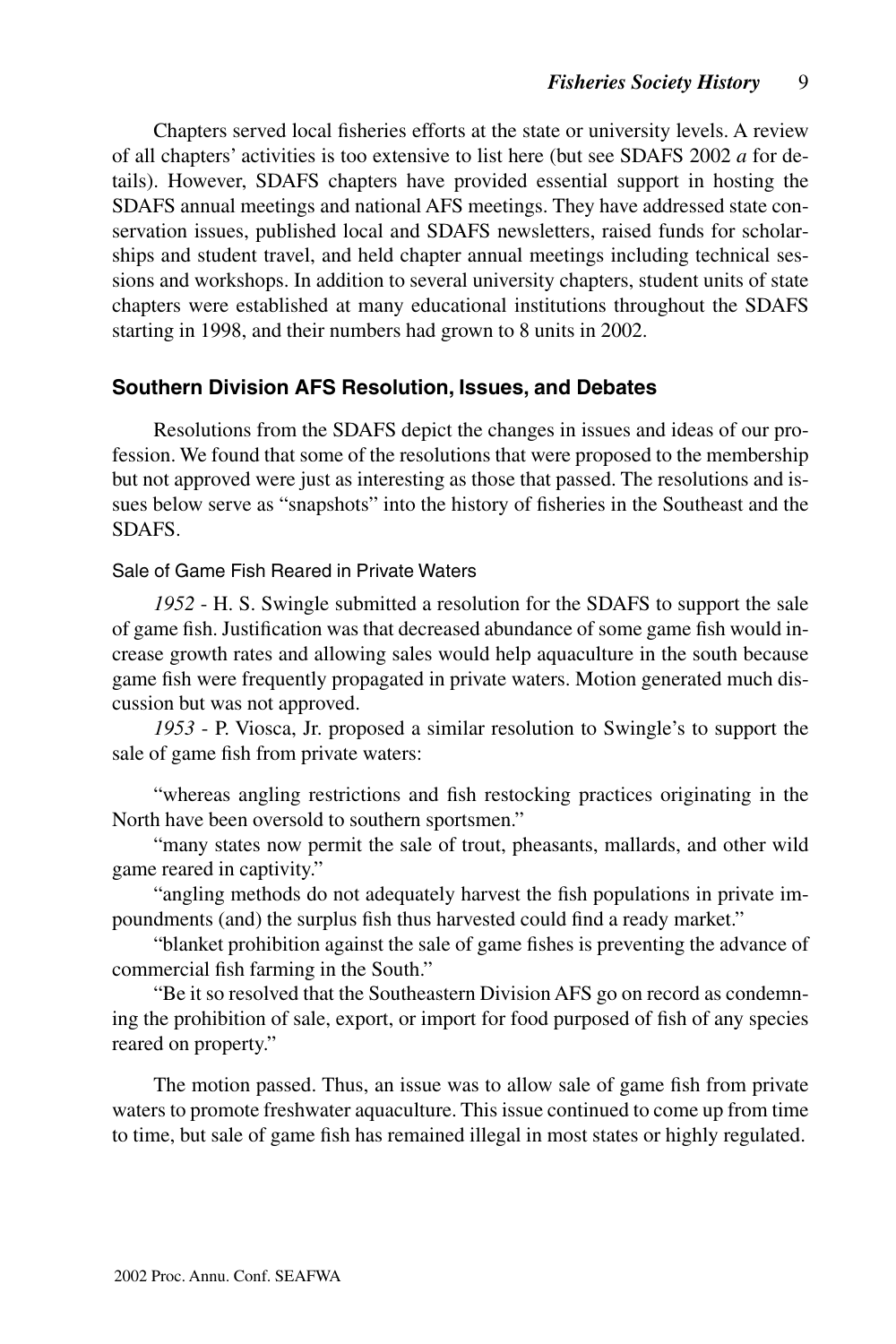#### Concern over Falsified Fishing Records

*1955* - N. Benson (Tennessee) questioned who should be the authority on record fish. He stated, "..in Tennessee the number of large fish entered into local and national contests are being doctored to make them weigh more." After discussion, the suggestion was to refer this matter to the Sport Fishing Institute which in turn could bring up the concerns to Field and Stream Magazine. That same year, a world record smallmouth bass (11 lb. 15 oz.) was caught in Dale Hollow Reservoir (Tenn.-Ky.) but the fish became suspect as being falsified after reports surfaced in the late 1990s that weight was added to the fish in 1955! The record has been "retired" from the International Game Fish Association (IGFA) world records but was still under investigation in 2002 (D. Blodgett, IGFA, pers. commun.). However, after intensive investigation the smallmouth bass is still recognized as the state record in Tennessee (R. Fox, Tenn. Wildl. Resour. Agency, pers. commun.). The Freshwater Fishing Hall of Fame also recognized the fish as the record. As it turned out, the fish Benson was referring to was a walleye, and he did not question the weight on the world record smallmouth (R. Fox, TWRA, pers. commun.).

#### Certification of Fisheries Scientists

*1956 and 1957* - C. Bowers called on the SDAFS to request the AFS parent society to consider a committee to certify fisheries biologists in order to "more soundly establish the profession of fishery biology." A plan was outlined in 1957 to follow procedures used by engineers, foresters, and other professional groups. The parent society AFS was requested to be the certifying authority. The motion passed. The AFS certification program was initiated in 1963 and expanded to about 1,000 AFS certified fisheries scientists in 2002. The program has been modified repeatedly to include rigorous coursework and continuing education criteria for certification (see AFS 2002).

#### Recognition of Additional Sport Fish

*1958* - A resolution passed for SDAFS to encourage Field and Stream magazine to recognize white bass *(M. chrysops)* and spotted bass *(Micropterus punctulatus)* as game fishes and that world records be established in their annual record fish contest. At the time, the Field and Stream annual contest was the primary keeper of fish world records.

#### Perceived Need for Exotic Fish in Reservoirs

*1958* - Due to the perceived lack of a carnivorous fish adequate to fill the "pelagic niche" in reservoirs, the SDAFS resolved to petition the U. S. Fish and Wildlife Service to send "an expedition of competent biologists to foreign countries of similar climatic conditions to seek possible species of carnivorous fish suitable for introduction into artificial reservoirs of the Southeast." Sufficient study should be made ... to insure the possession of the following desirable qualities  $\ldots$  including pelagic or stream spawning habits, rapid growth rates, adaptability to pelagic feeding habits, at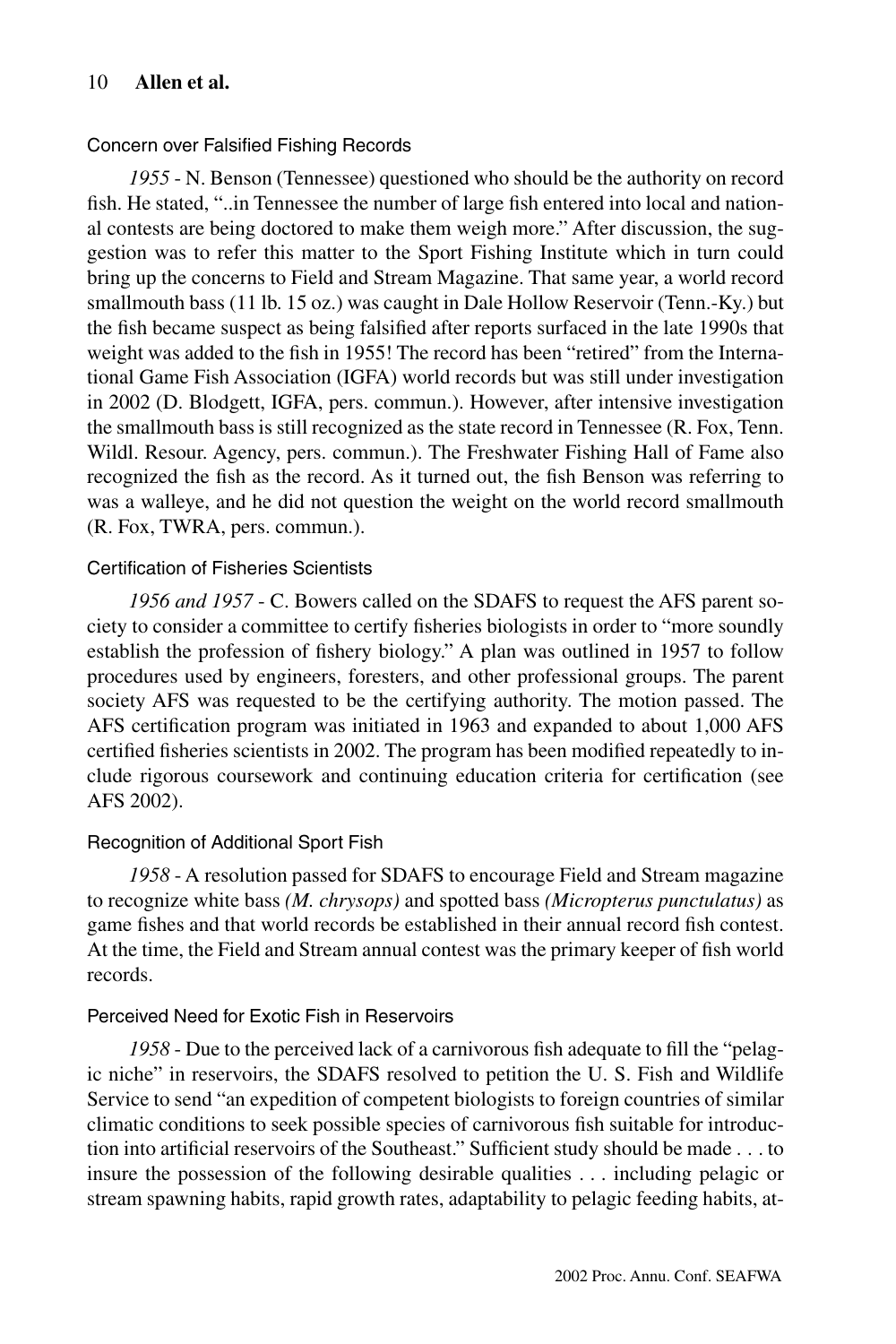tractive appearance, easily caught, edible, and attaining suitable size to be sporting on freshwater tackle. Due to the importance of such possible introductions, this work should be commenced as soon as possible." This resolution corresponded to the time of formation of the Reservoir TC in 1958. The motion was not passed by the SDAFS, although examples of exotic and non-native fishes are numerous. Since that time the intentional introduction of exotic fishes has stirred much controversy, evaluation, and remedial measures for negative impacts (see Schramm and Piper 1995, Fuller et al. 1999, Kohler and Hubert 1999). Nevertheless, an issue of the times included a need for non-native pelagic predators to utilize offshore prey and benefit sport fisheries in reservoirs.

## National Reservoir Research Program (NRRP)

*1961* - NRRP was initiated in the fall of 1961 with the establishment of the North Central Research team at Yankton, South Dakota. A second team and the national administrative headquarters were established at Fayetteville, Arkansas, in 1962. The program eventually grew to include field stations at Arkadelphia, Arkansas, and Clemson, South Carolina. At its inception, the program emphasized research on fish life histories, population dynamics, and limnology. R. Jenkins, director of the program from 1961 to its closing in 1983, emphasized that team work was necessary to address the varied and complex reservoir problems of the day, and the program worked closely with the SDAFS Reservoir Committee (see below) to maintain communication and coordination of activities. The SDAFS Reservoir Committee functioned as a clearing house, communication center, and project facilitator among federal, state, academic, private, and other programs concerned with reservoir management in the southern United States. This gathering of interests, institutions, and personal energy within the committee, along with the significance of reservoir fishery resources in the South, created a synergy that led to many significant accomplishments.

#### Steam Habitat Protection

*1968* - With concern for impacts on streams, SDAFS deliberated "be it resolved that the SDAFS implore the administrators of the Soil Conservation Service, Tennessee Valley Authority, and the Army Corps of Engineers, to desist, as the request of local game and fish administrators, small watershed programs which involve channelization and impoundments until a more realistic economic evaluation of the recreational, aesthetic, and ecological aspects of this resource can be ascertained."

Passage of this resolution preceded formation of the Warmwater Streams Technical Committee in 1973 but showed recognition of the importance of native stream habitat.

#### Gaining Support for Expansion of Dingell-Johnson Funding

*1978* - The Dingell-Johnson Act (DJ Act) in 1950 placed taxes from fishing tackle into an account for allocation to state game and fish agencies. The first payment to the states occurred in 1952. Expansion of the DJ Act was proposed in 1978 to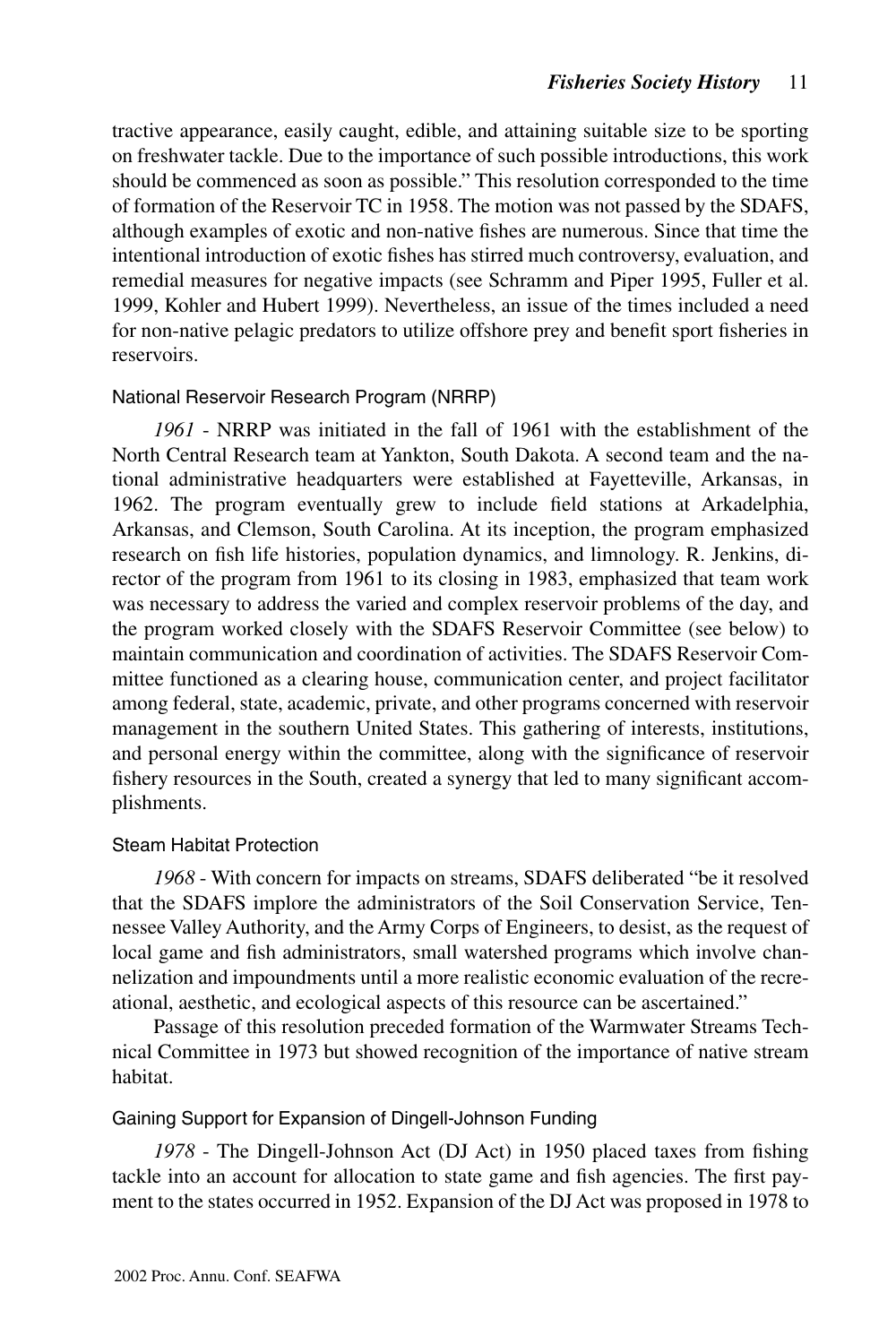include boat sales and fuel taxes. The SDAFS resolved in 1978 to support and provide promotional material in support of expanding of these funds. The bill was discussed and supported at several SDAFS annual meetings from 1979–1982. Although the expansion bill failed in the late 1970s, it was approved in 1984 as the Wallop-Breaux Act. At the 1985 SDAFS business meeting, the AFS Executive Director Carl Sullivan announced the successful passing of the Wallop-Breaux Act. He predicted the Act would increase DJ funds from about \$40 million in 1984 to \$125 million to \$135 million in 1985. He estimated that the legislation would create about 500 new positions for fishery workers by 1986. The bill was reauthorized by Congress in 1998. By 1999, Wallop-Breaux funds allocated to the states had increased to \$212 million. No other legislation has so strongly influenced fisheries research and management in the United States. The bill continues to send strong support to states today.

#### Review of Technical Committees

*1986* - Over the years, TCs arose independently as needs were recognized. In 1986, SDAFS President F. Harris appointed a committee to evaluate the role and service of the TCs. N. Prosser was appointed chair, and the "Prosser Report" recommended some consolidations of the TCs and the creation of some new ones, as well as broader membership and increased turnover of individual members. As a result, the Small Impoundments and Aquaculture committees were formed in later years, and some committees gained new momentum. In 2000, a second review of TCs was conducted by a committee chaired by M. Meador. This report included a survey of fisheries chiefs in the Southeast. Recommendations were to encourage TCs to produce products that help state agencies with management problems.

#### Recognizing Importance of Freshwater Mussels

*1994* - SDAFS passed a Warmwater Streams TC resolution to urge state and federal agencies to recognize the importance of freshwater mussels to aquatic ecosystems and to increase funding for mussel biology and management.

#### Effective Communication

Minutes of SDAFS business meetings were available since its inception and their distribution to members provided communication of events and activities. In 1984, the SDAFS Newsletter was initiated to include activities from TCs, chapters, and state agencies in addition to meeting minutes. The Virginia Tech Chapter has continually provided service to the SDAFS by assuming primary responsibility for publication and distribution of the Newsletter. The SDAFS web page was created in 1997 by F. Janssen and T. Rienert. The site has been maintained by F. Janssen through 2002 and has continued to provide communication, history, newsletters, and meeting information for the SDAFS, TCs, and chapters (SDAFS 2002*b*).

In summary, resolutions and issues addressed by the SDAFS showed a mix of conservation efforts (e.g. stream protection) as well as agendas that would likely not be popular today such as legal sale of game fish or active importation of exotic fish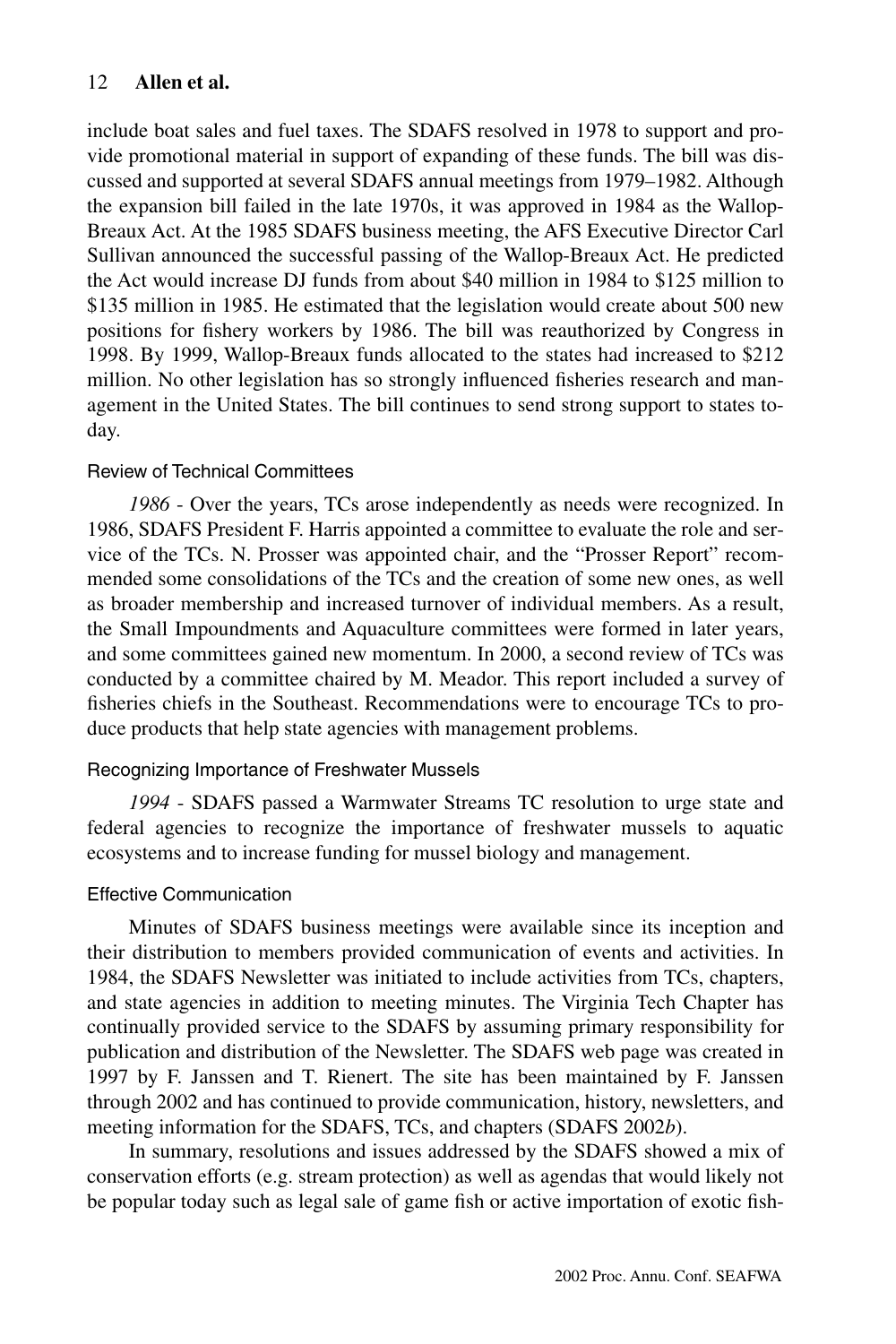es. The SDAFS took a strong leadership role in the parent society and contributed to the establishment of critical legislation.

## **Initiation of the Southern Division AFS Spring Meeting**

During the late 1980s, SDAFS officers recognized a need for an expanded SDAFS meeting in addition to the SEAFWA meeting. The SDAFS sought to increase student involvement at meetings and allow presentation of unpublished research papers and communication of "works in progress." The expansion of fisheries programs in the Southeast warranted a meeting that had concurrent technical sessions on a wide range of fisheries and aquatic sciences topics. There was also a need to increase the opportunity for continuing education workshops required for the AFS certification program. These needs were filled with the initiation of the SDAFS spring meeting.

L. Olmsted, 1992 president of the SDAFS, announced expansion of the midyear SDAFS Executive Committee meeting to include meetings of all TCs and a program of oral technical (inclusion of unpublished profession) presentations. The first SDAFS spring meeting (then termed the SDAFS mid-year meeting) was sponsored by the Georgia and Tennessee chapters and held in Chattanooga, Tennessee in February 1993. Subsequent annual meetings were held in Little Rock, Arkansas (1994), Virginia Beach, Virginia (1995), Mobile, Alabama (1996), San Antonio, Texas (1997), Lexington, Kentucky (1998), Chattanooga, Tennessee (1999), Savannah, Georgia (2000), Jacksonville, Florida (2001), and Little Rock (2002). Annual attendance ranged from 250–400 with about 90–130 professional presentations in concurrent session each year from 1993–2002. Continuing education workshops spanned subjects such as fish bioenergetics and population dynamics, human dimensions, instream flow, sampling design, and considerations for working on floodplain rivers. Workshops meet continuing education criteria the AFS certification program and have been well attended by students and professionals. Meetings of all TCs were held at the spring meeting. Since its inception in 1992, the meeting emerged as the primary source of communication and interaction of the SDAFS and has been a great success.

## **SDAFS Individual Awards**

#### Outstanding Achievement Award

*1979* - Award established to recognize individual contributions to advancement of fisheries biology, science, education, and management. First awarded in 1981, recipients are shown in Table 5.

#### Distinguished Service Award

*1999* - Created to recognize outstanding service to the Division. Award recipients are listed in Table 5.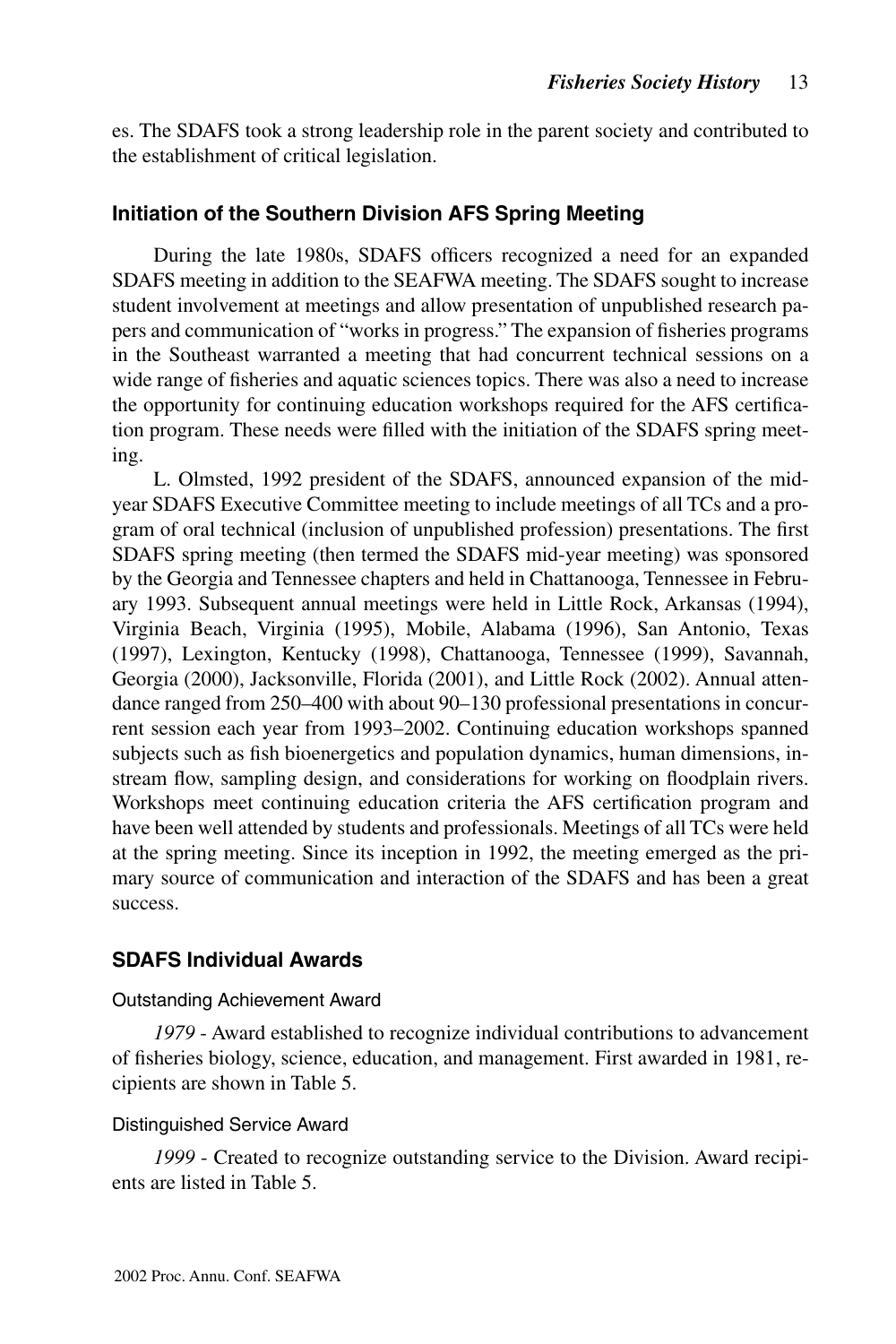|      | John F. Dequine        | Outstanding                                    | Distinguished         |
|------|------------------------|------------------------------------------------|-----------------------|
| Year | best paper             | achievement                                    | service               |
| 1968 | <b>Jack Snow</b>       |                                                |                       |
| 1969 | H. R. Schimittou       |                                                |                       |
| 1970 | Janice Hughes          |                                                |                       |
| 1971 | Robert C. Summerfelt   |                                                |                       |
| 1972 |                        |                                                |                       |
| 1973 |                        |                                                |                       |
| 1974 | Nick C. Parker         |                                                |                       |
| 1975 | William C. Reeves      |                                                |                       |
| 1976 | Nick C. Parker         |                                                |                       |
| 1977 | Jim Oliver             |                                                |                       |
| 1978 | Gene R. Huntsman       |                                                |                       |
| 1979 | Larry L. Olmstead      |                                                |                       |
| 1980 | Christopher Kohler     |                                                |                       |
| 1981 | <b>Richard Guier</b>   | Jack Dequine                                   |                       |
| 1982 | William E. Kelso       | Gordon Hall                                    |                       |
| 1983 | John Kaufman           |                                                |                       |
| 1984 | Duane Harrell          |                                                |                       |
| 1985 | Eugene Gilliland       | Larry Nielsen                                  |                       |
|      |                        | <b>Hudson Nichols</b>                          |                       |
| 1986 | Stephen Quinn          | Robert Martin                                  |                       |
| 1987 | Louis Helfrich         | Ben Jaco                                       |                       |
| 1988 | Jeff Boxrucker         | Robert E. Stevens                              |                       |
|      |                        | Don W. Hayne                                   |                       |
|      |                        | Connie R. Arnold                               |                       |
| 1989 | Eugene Gilliland       | I.B Byrd                                       |                       |
|      |                        | R. Don Estes                                   |                       |
|      |                        | Monte Seehorn                                  |                       |
|      |                        | Carl Sullivan                                  |                       |
| 1990 | J. R. Jackson          | Robert Jenkins                                 |                       |
|      |                        | <b>Richard Stroud</b>                          |                       |
| 1991 | Richard A. Ott, Jr     | Donald Baker                                   |                       |
|      |                        | John Gottshalk                                 |                       |
|      |                        |                                                |                       |
|      |                        | Janice Hughes Little<br><b>Richard Robbins</b> |                       |
|      |                        | <b>Fred Harris</b>                             |                       |
| 1992 | David Terre            |                                                |                       |
| 1993 | James C. Borawa        | Susan Shipman                                  |                       |
| 1994 | James J. Duffy         | <b>Barry Freeman</b>                           |                       |
| 1995 | David Terre            | Larry Olmsted                                  |                       |
| 1996 | Robert Betsill         | L. Esteban Miranda                             |                       |
|      |                        | <b>Churchill Grimes</b>                        |                       |
| 1997 | <b>Charles Mesing</b>  | Richard L. Noble                               |                       |
| 1998 | John A. Prentice       | Michael Van Den Avyle                          |                       |
|      |                        | <b>Bobby Grinstead</b>                         |                       |
| 1999 | Harold L. Schramn, Jr. | Norville S. Prosser                            | <b>Richard Luebke</b> |
|      |                        | John Ney                                       |                       |
| 2000 | Kevin Storey           | Jimmy Pigg                                     | <b>Bruce Saul</b>     |
|      |                        |                                                | Fred Janssen          |
| 2001 |                        | Phil Durocher                                  | Duke Energy Corp.     |
|      |                        | Scott Van Horn                                 |                       |

Table 5. Award winners from the Southern Division American Fisheries Society. The Outstanding Achievement and Distinguished Service awards were initiated in 1981 and 1999, respectively.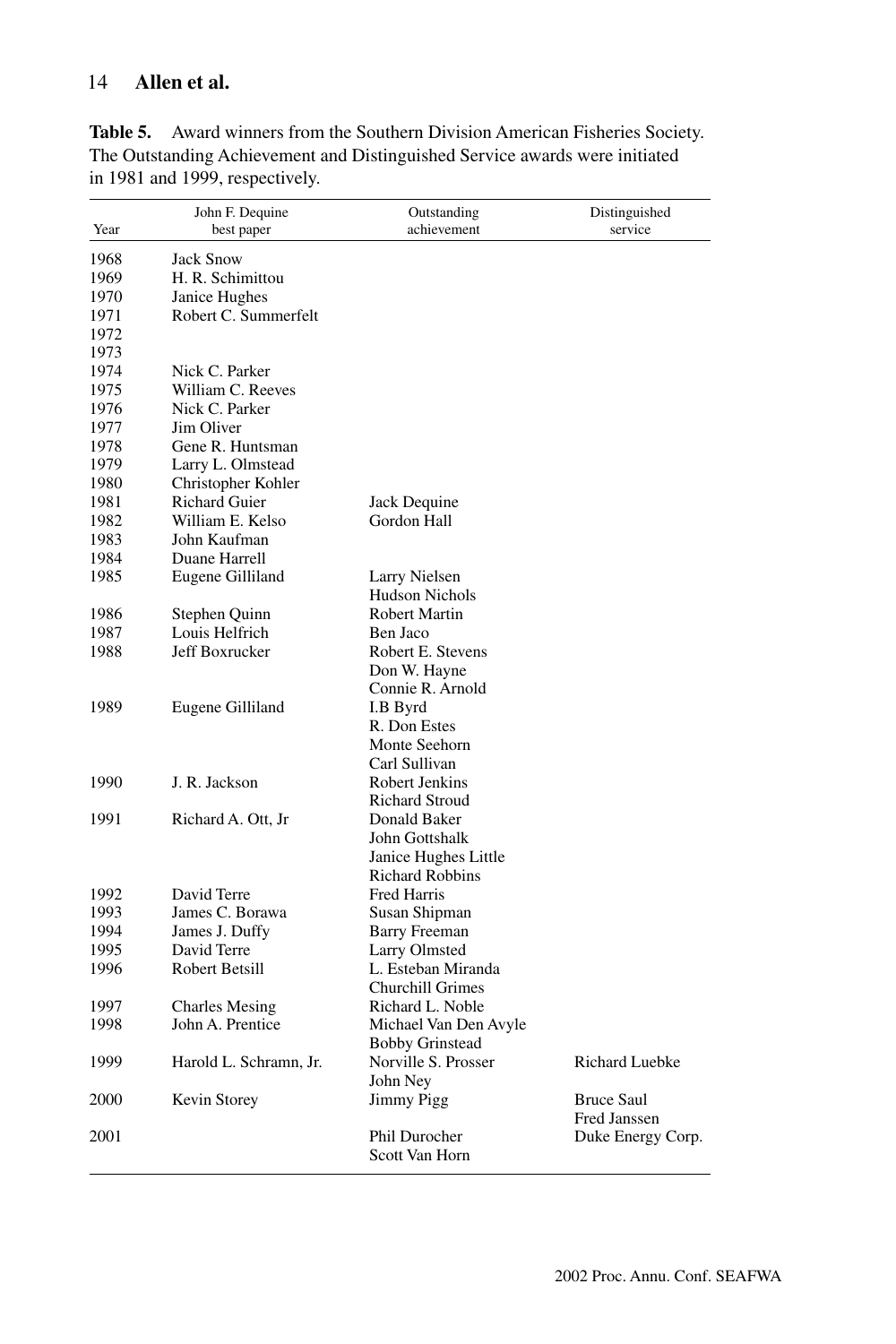#### John F. (Jack) Dequine Best Paper Award

*1999* - Founding father and initial SDAFS President J. Dequine championed excellence in the written and oral communication of the Southeastern papers from the start. Due to his long standing support and service to the SDAFS, the division renamed the Best Paper Award, initiated in 1968, in honor of Dequine. Award recipients are listed in Table 5.

#### **Conclusions and the Next 50 Years**

The first 50 years of the SDAFS included substantial products and activities to further fisheries management and aquatic conservation in the Southeast United States. Issues of the times evolved from a perceived need to introduce exotic fishes to fish conservation and habitat protection. Applied fisheries management has remained a staple of SDAFS activities over the past 50 years, and we expect that trend to continue. Critical legislation such as the Wallop-Breaux Act dramatically increased the resources and workers directed toward aquatic systems and fisheries management. Striped bass fisheries expanded throughout the region and now make up viable fisheries in most SDAFS states, and individuals in the SDAFS were leaders in the technology to propagate striped bass and evaluate the success of stocking programs. Large-scale field studies, peer-reviewed published symposia, and data compilations were generated throughout the past 50 years. As a result, our ability to enhance fisheries and protect aquatic systems has been improved greatly due to efforts of the SDAFS. We encourage the TCs to conduct more field projects and symposia as there will be a need for more "products" in the future.

At the 2002 SDAFS 50-year anniversary plenary session, it was clear that fisheries managers and ecologists will need to be broad in their talents in the future. Tools such as hydroacoustics, bioenergetics and population models, and Geographic Information Systems (GIS) will continue to improve our science, and problem solving using the latest technology will be required. Due to increasing urbanization and reductions in the number of anglers, understanding of human dimensions of fisheries management will increasingly be an important part of resource management. Recruiting new anglers from urban areas may be among the greater challenges facing fisheries managers in the next 50 years. Additionally, habitat degradation due to impacts on streams and aging of reservoirs will ensure the need for symposia and field studies addressing these problems. The past 50 years have shown tremendous progress, and the SDAFS has been a leader. Because of the foundation and leadership provided in the past, we anticipate similar progress from the SDAFS in the future.

## **Literature Cited**

- American Fisheries Society. 2002. Certification with the American Fisheries Society. http://www.fisheries.org/Certifiation.shtml.
- Dequine, J. F. 1993. An abbreviated history of the Southern Division American Fisheries Society. South. Div. Am. Fish. Soc. (SDAFS). http://www.sdafs.org/history/history.htm